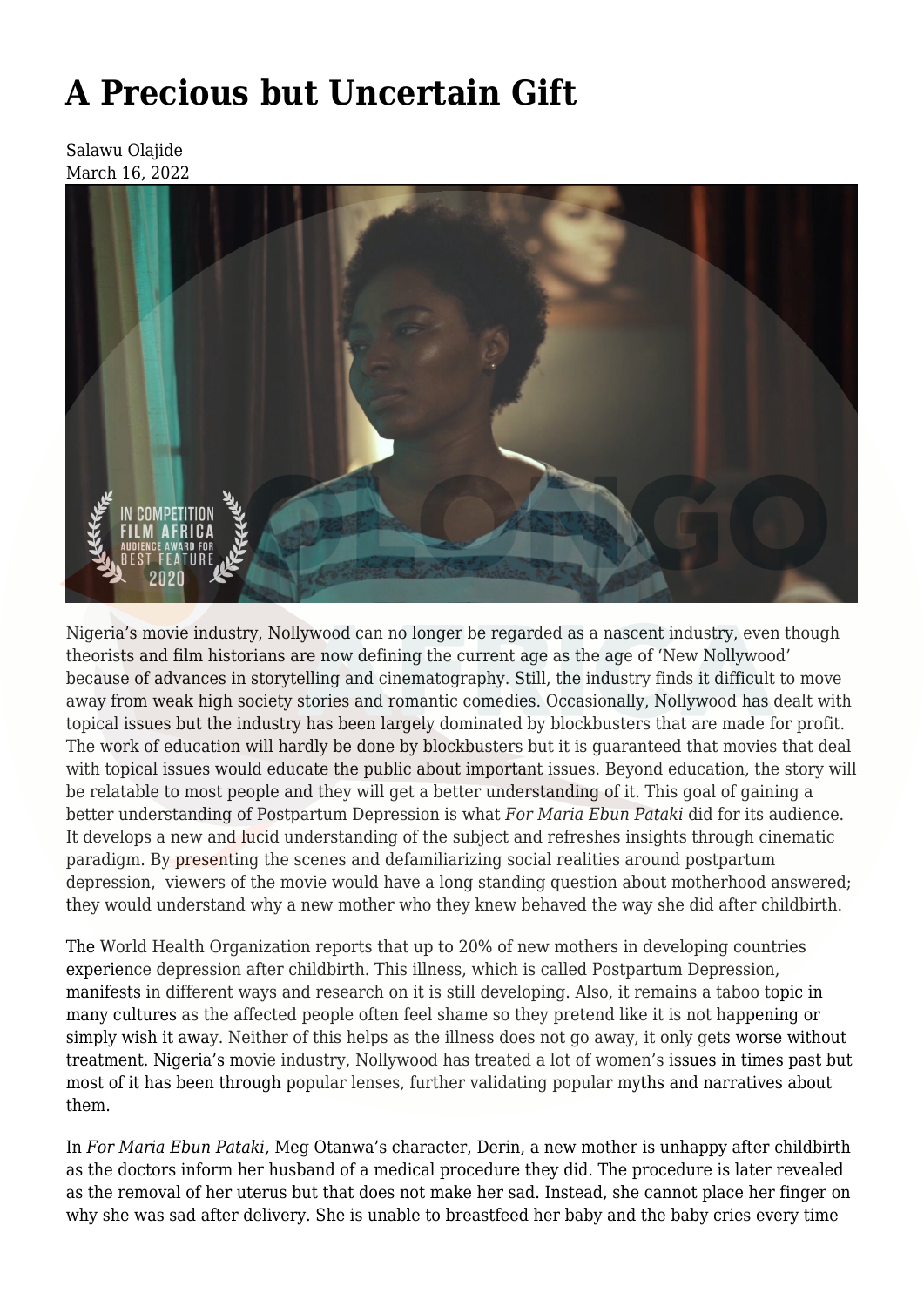she carries it. She begins to see herself as an unworthy mother and the multitude of emotions she confronts make her depressed. Her husband, played by the talented Gabriel Afolayan, tries his best to assist her but it is simply not enough. Tina Mba, who played Derin's mother in law, also tries to assist her but she is unable to because the illness is unknown. The mother in law tried to treat Derin in her own way by encouraging her, supporting her, scolding her in some instances and praying. All these are still not enough and eventually, the mother in law had to leave at the suggestion of Derin.

The depression got worse and when it was eventually diagnosed and therapy suggested, the option was not taken. The story concludes with Derin committing suicide after dressing up and applying makeup on her face. One significant thing about the movie is that the cast and crew are not Nollywood's usual suspects. While the director, Damilola Orimogunje is not popular in the industry, he cannot be called an upcoming director as he has several short films and an excellent movie under his belt. He also co-wrote the movie with Tunray Femi , another gifted but not so popular writer. The only two popular faces among the cast and crew are veteran Tina Mba and Gabriel Afolayan. This suggests that even within the much touted New Nollywood, there are faces that are not popular but are making amazing movies that are not box office hits. These crew members gave 100% to their roles and it is obvious from the beginning of the movie till the end. Meg Otanwa was phenomenal as Derin, Gabriel Afolayan seemed perfect for the role and Tina Mba fits the role to a T. Beyond the actors' individual stellar contribution to the movie, the casting is also excellent and the actors are perfect for the roles they play.

At the center of the movie's plot is Postpartum Depression and this is what drives the plot for the entire duration of the movie. This technique is risky but the director managed to pull it off by sustaining viewers' attention. The characters are decentered so that the illness can be shown. The audience is confronted with the illness throughout the movie's duration and enough information is provided to show the problem and possible solutions but the tragic tenor of the movie is also moderated to make it less horrific. There is no frantic use of psychological tropes and even the suicide scene which ends it is craftily done. The audience knows about the illness and how dangerous it is but it does not scare them away, rather it makes them aware of it.

Meg Otanwa's character unfolds the illness without repetition and this is what sustained the plot. Also, possible sub plots are avoided and the illness is made the singular focus of the narrative. There are other subplots like the relationship between Derin and her husband, and the relationship between her and her mother in law that can be explored but the story does not do that. Instead, it avoids the binary view of conflict that is popular in Nollywood. The victim does not experience depression as a result of some sin she committed and those who tried to help her also gave their best, it just was not enough. The agency of the illness is also not put on any spiritual affliction. It just happens. While this might look simple, it is not, because of Nollywood's long history of conflict bifurcation.

The effort put into the movie was complemented by the quality of the cinematography and this makes it difficult for anyone to notice any lapses in the storytelling. The titular inflection of the movie is also inventive. 'For Maria Ebun Pataki' translates in English as 'For Mary, Precious Gift.' Mary is the biblical mother of Jesus who was born of Immaculate Conception and while 'Ebun Pataki' might seem like a regular Yoruba saying, it is a phrase made popular by Juju Musician, Ebenezer Obey Fabiyi from the title of his song of the same name. The song is popular because it is a staple at naming ceremonies in Nigeria. The title of the movie might also gesture towards the issue surrounding the birth of Jesus and the uproar generated by the Immaculate Conception. The Yoruba part of the title keys into popular Yoruba belief that a child is a precious gift to parents. The movie does a good job of showing that while a child is a precious gift; but it also shows that a child comes with all kinds of uncertainties like Postpartum Depression. Even though the character of Meg Otanwa commits suicide as a result of depression, she made the important point that depression